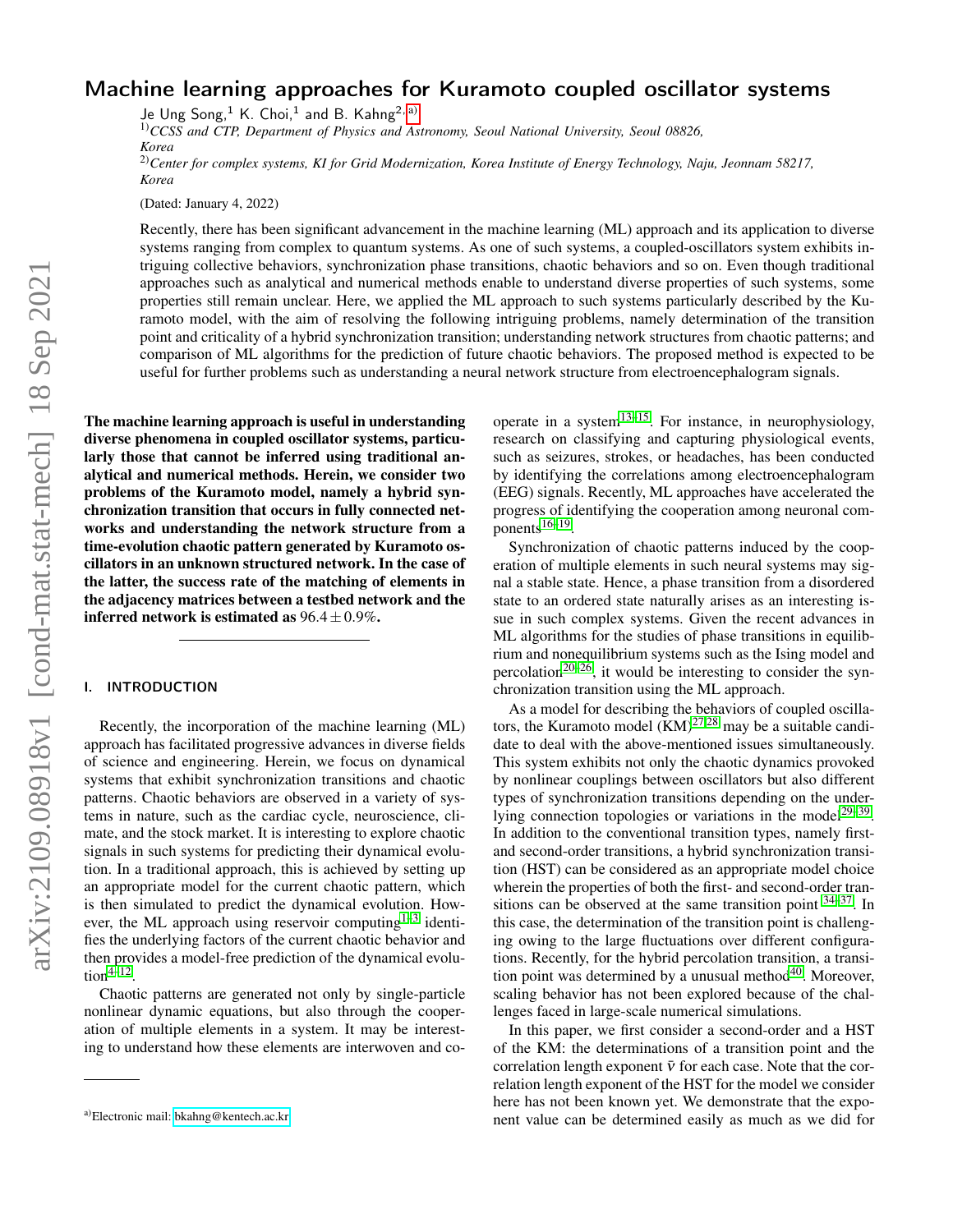the second-order synchronization transition. Thus, the ML approach, specifically the fully-connected neural network (FCN) provides transition-type-free facilitation. Next, we consider the inference of network structure from chaotic phases of each oscillator of the KM by applying a deep learning algorithm.

The remainder of this paper is organized as follows: In Sec. [II,](#page-1-0) we briefly introduce the ML algorithms we use in the paper. In Sec. [III,](#page-2-0) a snapshot of the phases for all oscillators is considered to discriminate between synchronized and asynchronized states and determine the transition point of the KM with a finite size. In addition, we verify the scaling exponent  $\bar{v}$ of the KM exhibiting a second-order transition and determine  $\bar{v}$  for a KM with a degree-frequency correlation exhibiting a hybrid transition<sup>[36](#page-6-17)</sup>. In Sec. [IV,](#page-3-0) given the credible results obtained by learning phase dynamics, the underlying structure of the mouse visual cortex network is reconstructed based on the phase dynamics of all oscillators using a well-trained machine. Finally, the conclusions are presented in Sec. [V.](#page-4-0) In Appendix, we consider prediction horizon of an evolving chaotic pattern produced by the KM. In this study, we adopt not only the reservoir computing (RC) algorithm conventionally applied, but also other algorithms such as classical recurrent neural network (RNN), convolution neural network (CNN), and FCN. Therefore, we could compare their efficiencies for the prediction of future chaotic patterns of the KM.

# <span id="page-1-0"></span>II. MACHINE LEARNING APPROACHES

#### A. Artificial neural networks

A FCN comprising fully connected layers (FLs) represents the basic structure of a feed-forward neural network (FNN). Neurons in each FL are connected to all the input components in the preceding layer, and all such connections between two consecutive layers are represented by the weight matrix W. For a given input of  $x$ , the states of neurons  $y$  are updated by the following equation:

$$
\mathbf{y} = f(\mathbf{W}\mathbf{x} + \mathbf{b}),\tag{1}
$$

where **b** denotes the bias exerted on the neurons, and  $f(\mathbf{x})$  is the activation function. In general, nonlinear functions such as sigmoid, tanh, ReLU, and softmax are used as the activation functions, and one can select different forms of the activation function for each layer. In the FNN, neuron states serve as the input for the subsequent layer until they reach the final output layer.

By combining FLs, convolutional layers (CLs), and pooling layers, a convolutional neural network (CNN) can be constructed. By passing through the CL, the input data are transformed by filters in the CL, which are useful for maintaining spatial information and identifying the spatial patterns of the input, such as translational symmetry and rotational symmetry.

As another deep learning model for dealing with sequential data, recurrent neural networks (RNNs) comprise recurrent layers with a cyclic connection topology, which distin-

guishes them from FCNs. This RNN structure resembles biological brain modules, which also exhibit recurrent connection pathways.

Reservoir computing (RC), a class of recurrent neural networks, is composed of an input layer, an output layer, and a reservoir layer that connects the input and output layers. Neurons in the reservoir layer comprise internal links, including a self-loop, as in the recurrent layer.

In this study, as the input vector  $\mathbf{u}(t)$  goes in, the state vector r is updated according to the equation

$$
\mathbf{r}(t+1) = (1 - \lambda)\mathbf{r}(t) + \lambda \tanh\left(\mathbf{Ar}(t) + \mathbf{W}_{\text{in}}\begin{bmatrix} b_{\text{in}} \\ \mathbf{u}(t) \end{bmatrix}\right), (2)
$$

where A denotes the weighted adjacency matrix of the reservoir network,  $W_{in}$  denotes a random matrix that maps an input vector  $\mathbf{u}(t)$  to a state vector  $\mathbf{r}(t)$ ,  $\lambda$  denotes the leakage rate, and  $b_{in}$  represents the bias term. The output vector  $y(t)$  is determined by a linear function:

<span id="page-1-2"></span>
$$
\mathbf{y}(t) = \mathbf{W}_{\text{out}} \begin{bmatrix} b_{\text{out}} \\ \mathbf{u}(t) \\ \mathbf{r}(t) \end{bmatrix}
$$
 (3)

where  $W_{\text{out}}$  denotes the output matrix that maps a reservoir state to an output vector for a given bias of *bout*.

### B. Supervised learning

Although a variety of structures can be designed, FNN  $\mathscr F$ is determined by model parameters  $\{w\}$ , including weight and bias. The model produces output y for a given input x, which is expressed in the functional form:

$$
\mathbf{y} = \mathscr{F}[\{w\}](\mathbf{x}).\tag{4}
$$

In supervised learning, the model parameter  $\{w\}$  of the FNN is adjusted such that the output  $\bf{v}$  is close to the desired output  $\bar{y}$  according to the given input x of the training dataset. To minimize the difference between y and  $\bar{y}$ , or the cost (loss, energy) function *E*, determined by the root mean square, mean absolute, or cross entropy, the model parameter *w* is tuned using the gradient descent method, which is the fundamental method for training FNNs including RNNs:

<span id="page-1-1"></span>
$$
w_{\text{new}} = w - \alpha \partial_w E(\mathbf{y}, \mathbf{\bar{y}})
$$
 (5)

where  $\alpha$  denotes the learning rate. With random initial values of  $\{w\}$ , a well-trained FNN is obtained by repeating the learning process of Eq.  $(5)^{41}$  $(5)^{41}$  $(5)^{41}$  $(5)^{41}$ .

In the case of RC, when the updated state vector  $\bf{r}$  of the reservoir is given by Eq. [\(2\)](#page-1-2), the output weights  $W_{out}$  are determined using equation $3,9$  $3,9$ 

$$
\mathbf{W}_{\text{out}} = \mathbf{Y} \mathbf{X}^{\top} (\mathbf{X} \mathbf{X}^{\top} + \gamma \mathbb{I})^{-1}
$$
 (6)

where  $\gamma$  denotes the ridge regularization parameter and  $\mathbb{I}$  denotes an identity matrix. Additionally, X and Y represent the collecting matrices of the state vector  $[b_{out}, \mathbf{u}(t), \mathbf{r}(t)]^\top$  and the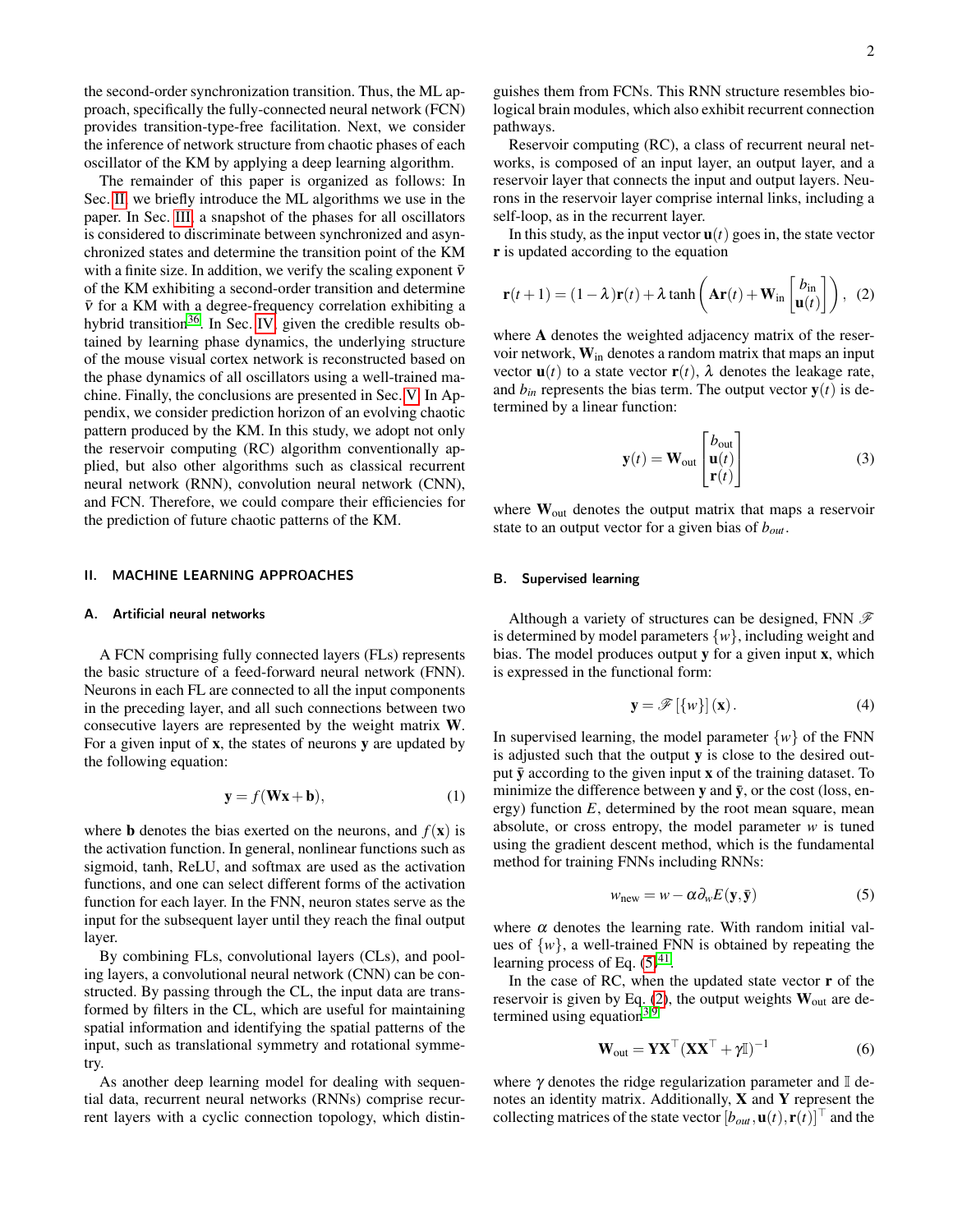desired output vector  $\bar{\mathbf{y}}(t)$  in the training process, respectively. While the classical RNN adopts back propagation through time, which is based on a gradient descent method for recurrent layers, for RC, A and Win are randomly created and unchanged during training, and only the output weights  $W_{\text{out}}$  are computed.

# <span id="page-2-0"></span>III. SYNCHRONIZATION TRANSITIONS

Synchronization is a macroscopic-scale collective pattern generated from each oscillator of the KM. The Kuramoto model comprises *N* globally coupled oscillators interacting with each other via nonlinear coupling, and can be defined as

$$
\dot{\theta}_i = \omega_i + \frac{K}{N} \sum_{j=1}^{N} \sin(\theta_j - \theta_i), \qquad (7)
$$

where the dot on  $\theta_i$  indicates the derivative of phase  $\theta_i$  of oscillator  $i$  with respect to time;  $\omega_i$  denotes the natural frequency of oscillator *i*, which follows the distribution  $g(\omega)$ ; and *K* denotes the coupling strength. The collective behavior of the system is quantified by the complex order parameter *Z*, which is defined in the limit  $t \to \infty$  as

$$
Z = re^{i\Psi} = \frac{1}{N} \sum_{j=1}^{N} e^{i\theta_j},
$$
\n(8)

where *r* denotes the order parameter measuring the extent of phase coherence,  $\psi$  denotes the average phase angle. When *K* is small, *r* is zero in the limit  $N \rightarrow \infty$ . As *K* is increased,  $r$  approaches a nonzero value at a transition point  $K_c$  in the limit  $N \rightarrow \infty$ , which implies the occurrence of global phase synchronization. For finite systems of size *N*, the transition point depends on *N*, denoted as  $K_c(N)$ . Hereafter, we use the normalized coupling strength  $J \equiv K/K_c$ . Hence, the transition point is  $J_c = 1$ .

Depending on the shape of  $g(\omega)$ , the synchronization transition has three types: i) When  $g(\omega)$  is uni-modal, the transition is of second-order, so that the order parameter increases continuously as  $r \sim (J - J_c)^{\beta}$  for  $J \geq J_c$ . ii) When  $g(\omega)$  is bi-modal, the transition is of first-order, so that the order parameter jumps to a finite value at  $J = J_c$ . iii) When  $g(\omega)$  is finite in the interval  $[-\omega_0, \omega_0]$  and zero in other region, the transition is hybrid and the order parameter is expressed as  $r - r_0 \sim (J - J_c)^{\beta}$ . iv) A HST also occurs for a particular case that oscillators locate on scale-free networks with degree exponent  $\gamma = 3$ . A scale-free network is a network with heterogeneous numbers of connected oscillators  ${k_i}$  of each oscillator *i*. They have a power-law distribution  $P_d(k) \sim k^{-\gamma}$ . A HST occurs when  $\omega \sim k_i$ . For this case, even though analytical solution of the HST is present, the correlation length exponent  $\bar{v}$  is still unknown because of the difficulty of numerical simulations. Here, we determine the exponent  $\bar{v}$  as a target of the ML approach.

Herein, using a fully connected neural network (FCN), we train the snapshots of the phases of each oscillator in subcritical and supercritical regimes, respectively, and eventually

identify the transition point of the system with a finite size and its changes with varying system size. Here, we consider two different systems i) and iv) for the utilization of NN approaches for synchronization transition. The case i) is to check whether the ML methodology is correct and the case iv) is to determine the unknown critical exponent.

#### A. Second-order synchronization transition

Here,  $g(\omega)$  is considered as a normal distribution,

<span id="page-2-1"></span>
$$
g(\omega) = \frac{1}{\sqrt{2\pi}} e^{-\frac{\omega^2}{2}}.
$$
 (9)

<span id="page-2-2"></span>In this distribution, a second-order synchronization transition occurs at  $K_c = 2/[\pi g(0)] = \sqrt{8/\pi}$  in the limit  $N \to \infty^{27,28}$  $N \to \infty^{27,28}$  $N \to \infty^{27,28}$  $N \to \infty^{27,28}$ . The order parameter for  $J \geq J_c$  is expressed as  $r \sim (J - J_c)^{\beta}$ .

This system is trained to distinguish between a synchronous state and an asynchronous state using the phases of all oscillators as the input for the NN. The fourth-order Runge-Kutta method with a time step of  $\delta t = 0.01$  is adopted to generate  $2 \times 10^4$  datasets of  $\{\theta_i\}$  for each given value of *N* and  $J \in [0.01, 2.20]$  with  $\delta J = 0.01$ . For each configuration, the sets of natural frequencies,  $\{\omega_i\}$ , are randomly selected from the normal distribution given in Eq. [\(9\)](#page-2-1) and initial phases,  ${\theta_i(t=0)}$  are selected randomly from the range of [0,2 $\pi$ ]. To avoid any transient behavior, we collect the snapshots of the phases,  $\{\theta_i\}$ , after the first 10<sup>6</sup> steps. As the inputs, we use data preprocessing by taking the cosine and sine for each phase owing to the cyclic feature of  $\theta_i$ , which contains a  $2\pi$ periodicity.

For training datasets, each snapshot is labeled through onehot encoding, where the configurations obtained in the subcritical region of  $J \in [0.01, 0.6]$  are encoded as  $(0,1)$ , and those in the supercritical region of  $J \in [1.6, 2.2]$  are encoded as  $(1,0)$ . Note that the test region  $[0.6, 1.6]$  is asymmetric with respect to the transition point  $J_c = 1$ .

Constructing an FCN and CNN, we train the NNs with labeled snapshots of *N* phases  $\{\cos \theta_i, \sin \theta_i\}$ . When the network is optimized after training, the snapshots generated in the entire region of *J* are input at the test stage. The trained NN produces two outputs  $(0,1)$  and  $(1,0)$  representing the probabilities for the system to be in the subcritical and supercritical regions, respectively, as depicted in Fig. [1\(](#page-3-1)a). The intersection point of the two output curves indicates a transition point  $J_c(N)$  for a given system size *N*. Because  $J_c(N)$ approaches the critical point  $J_c = 1$  as *N* increases, we can determine the value of the critical exponent  $\bar{v}$  using the relation  $|J_c(N) - J_c| \sim N^{-1/\bar{v}}$ . Fig. [1\(](#page-3-1)b) depicts a finite size scaling of  $J_c(N)$  with the exponent  $1/\bar{v} = 0.417 \pm 0.021$  and thus  $\bar{v} = 2.404 \pm 0.121$ , which is reasonably in agreement with the analytically solved value  $\bar{v} = \bar{v}' = 5/2$  for the KM with natural frequencies of each oscillator following the Gaussian distribution. Thus, we verify that the ML approach is successful to determine the correlation length exponent for the synchronization transition of the KM.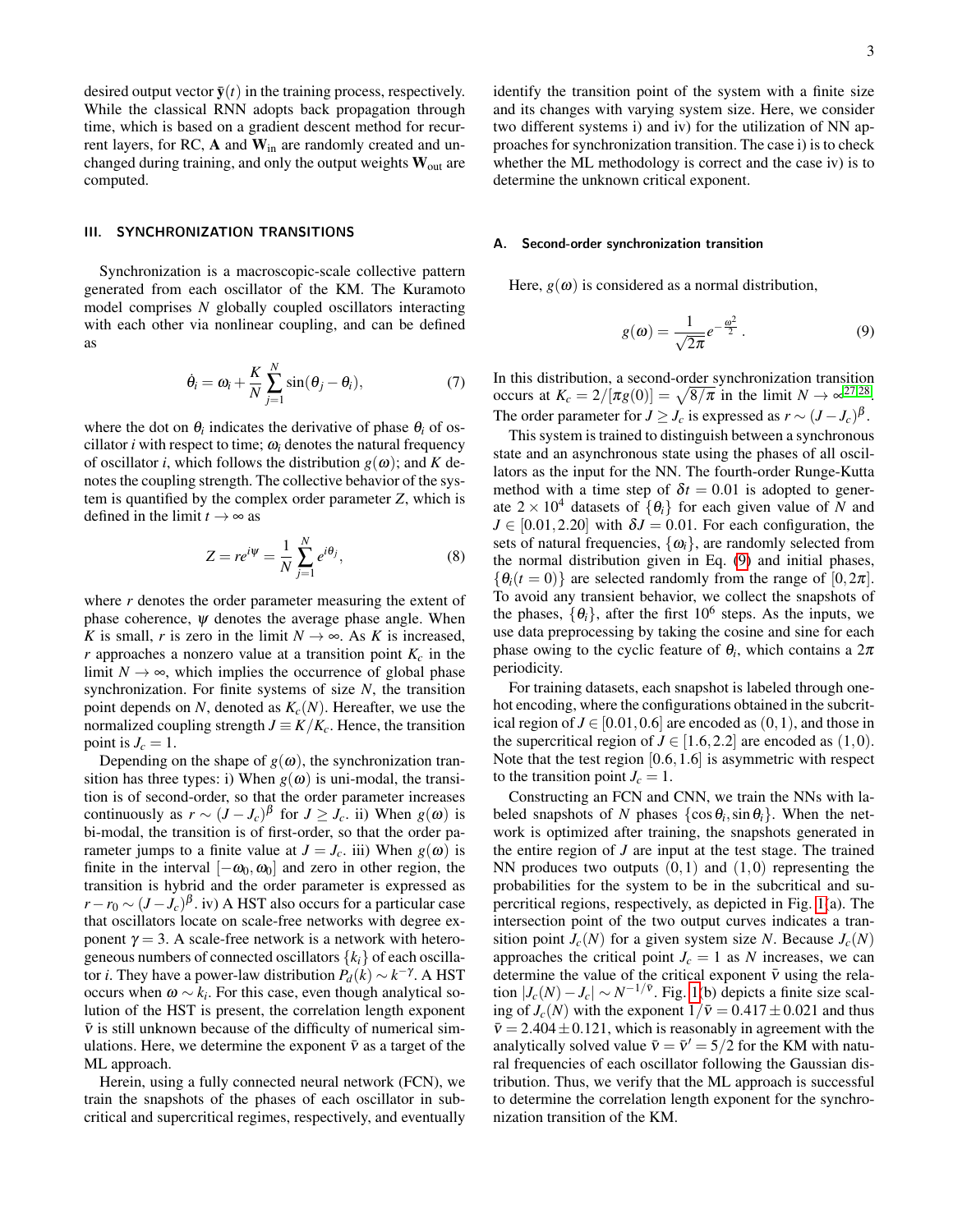

<span id="page-3-1"></span>Figure 1. (a) Outputs are the probabilities for the system to be in the state  $(0,1)$  and  $(1,0)$  in the subcritical and supercritical regions, respectively. Plot of outputs versus the coupling strength *J* for the Kuramoto model with a system size of  $N = 200,400,800,1600$ , and 3200 and natural frequencies following the normal distribution  $g(\omega)$ . The intersection point of the two output lines indicates  $J_c(N)$  for a given *N*. (b) Behavior of  $|J_c(N)-J_c|$  with increasing N. The straight line represents the fitting line with a slope of  $-0.417 \pm 0.021$ . (c) Similar plot to that of (a) for the Kuramoto model with the degree-frequency correlation on a scale-free network with  $\gamma = 3$ . (d) Similar plot to that of (b) for the Kuramoto model considered in (c). The straight line represents the fitting line with a slope of  $-0.378 \pm 0.021$ .

#### B. Hybrid synchronization transition

After verifying the applicability of the ML approach for understanding the critical behavior of a second-order synchronization transition, here, we apply it to the model iv) with a HST. As *J* is increased to  $J_c = 1$  from the subcritical regime, the order parameter jumps at  $J_c$ , and then increases gradually beyond  $J_c$ . Therefore, the order parameter is discontinuous and also has critical properties. The KM iv) with the degree-frequency correlation on scale-free networks exhibits a second-order (first-order) synchronization transition when the exponent of degree distribution  $\gamma > 3$  (2 <  $\gamma$  < 3) under a unimodal  $g(\omega)$  distribution. When  $\gamma = 3$ , however, the KM exhibits a  $HST^{36}$  $HST^{36}$  $HST^{36}$ . In general, for such  $HSTs$ , it is non-trivial to determine transition points of finite systems because of strong sample-to-sample fluctuations of transition points. Here, we demonstrate that using the ML approach, we determine transition points of HSTs for finite systems with different system sizes, and obtain the correlation length exponent  $\bar{v}$ .

By training the NN with phase snapshots of oscillators on this system following the same way as in the second-order transition case, we obtain two output lines to evaluate  $\bar{v}$  for this HST case. As depicted in Figs. 1(c) and 1(d),  $|J_c(N) - J_c|$ scales as  $N^{-0.378}$ . This implies that  $1/\bar{v} \approx 0.378$ .

# <span id="page-3-0"></span>IV. INFERENCE OF NETWORK STRUCTURE

A network structure may be inferred through timeevolution data in diverse fields. If the time-evolution patterns of two nodes are positively (negatively) correlated, then the two nodes are regarded as being connected by an excitatory (inhibitory) link. For example, a modular structure could be identified by observing the synchronized pattern created by the Kuramoto model among a group of oscillators $42,43$  $42,43$ . Moreover, a hierarchical structure of modules could be recognized. Recently, local time series information enables to infer global temporal structure<sup>[44](#page-6-22)</sup>. Here, we consider the reconstruction of a network structure using the ML algorithm by learning the data of nonlinear oscillators of the KM. Identifying the network topology is one of the main problems in predicting the behavior of the system and understanding the interactions among individuals or implicit mechanisms in various systems, such as neuronal connections in the brain and epidemics in social networks. Because it is difficult to directly identify neuronal networks, indirectly recovering a network through the timeevolution data of nodes has been attempted. Applying this approach to networks that are more general than the modular network, we assume a situation wherein the connections of the network are not provided but only the individual pat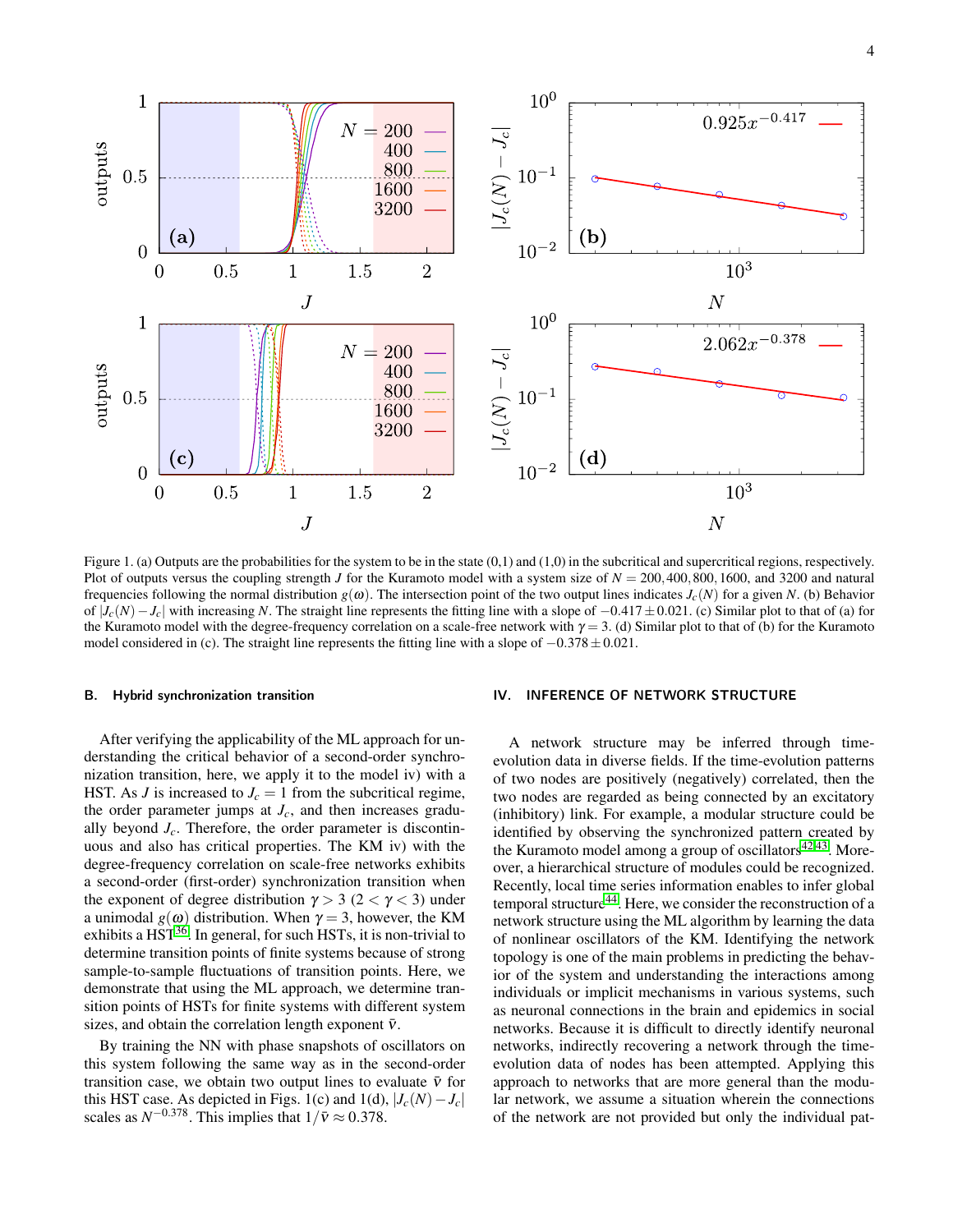terns produced through inherent interactions between them are available. As it has significant application potential, the ML approach is adopted to detect the entire network topology by comprehending the interactions among individual patterns.

For this purpose, we generated  $10^6$  training datasets for the coupled oscillators governed by the KM on Erdős-Rényi (ER)-type random networks,

$$
\dot{\theta}_i(t) = \omega_i + K \sum_{j=1}^N A_{ij} \sin(\theta_j - \theta_i), \qquad (10)
$$

where  $A_{ij}$  represents the adjacency matrix of a given network. We consider  $N = 29$  because the size of the target network<sup>[45](#page-6-23)</sup> is 29. The natural frequency set  $\{\omega_i\}$  is selected regularly from the Gaussian distribution, as given in Eq. [\(9\)](#page-2-1). The set  $\{\omega_i\}$ is assigned randomly. The initial phases  $\{\theta_i(0)\}\$  are assigned randomly in the range of  $[-\pi,\pi]$  for all *i*. Using the fourthorder Runge-Kutta method with a time step  $\delta t = 0.05$  up to a total of 200 steps, sets of time series of phases  $\{\theta_i(t)\}\$ are generated, which are used as the input for training an NN. Considering a generated set of  $\{\theta_i(t)\}\$ as the input and the given network as the target output, the NN is optimized and regarded as a trained NN.

Next, we examine the performance of the trained NN using the test datasets obtained. On the mouse visual cortex network $45$ , whose adjacency matrix is depicted in Fig. [2\(](#page-4-1)a), we assign natural frequencies  $\{\omega_i\}$  similar to that in the previous method, and run the Kuramoto dynamics given by Eq. [\(10\)](#page-4-2). With different sets of natural frequencies,  $10<sup>3</sup>$  patterns of test datasets  $\{\theta_i(t)\}\$ are generated. A sample is illustrated in Fig. [2\(](#page-4-1)b). These datasets are used as the input sets of the trained NN. For each input dataset, the product of the trained NN contains  $29 \times 29$  real numbers in the range of [0, 1] (see Fig. [2\(](#page-4-1)c)). Each of them represents the occupation probability of a link in the adjacency matrix, and are rounded off to 0 or 1. These values construct the adjacency matrix of an inferred network, for instance, the adjacency matrix depicted in Fig. [2\(](#page-4-1)d), where the element with a value of 0 in the real network and that of 0 in the inferred network is denoted in blue; that with a value of 1 and 1 in the real and inferred networks is indicated in green; that with a value of 1 and 0 is depicted in red, and that with a value of 0 and 1 is depicted in yellow. The fraction of elements in blue and green represents the success rate of the inferred network in our testbed, which is estimated as  $96.4 \pm 0.9\%$  over all trials with the  $10^3$  input datasets.

We generated  $10^6$  ER networks for training the neural network model and applied it to the cortex network for evaluation of the performance. The cortex network structure is successfully reproduced. Based on this performance, one can think that reconstructions of other ER networks would not be different. We note that in this paper, we proposed a deep learning algorithm for the inference of a network structure from a chaotic pattern. This algorithm differs from other ML algorithms used in previous studies of network inference $13,15$  $13,15$ . So it is interesting to compare our algorithm with others in diverse perspectives. In-depth studies on the network inference remain as future works.

<span id="page-4-2"></span>

<span id="page-4-1"></span>Figure 2. Reconstruction of the visual cortex network with  $N = 29$ . (a) Actual adjacency matrix of the visual cortex network. The black squares indicate the links existing on the network. (b) Input dataset of the actual phase evolution,  $\{\theta_i(t)\}\$ , for one of the sample sets of random natural frequencies. (c) Outputs obtained using the RNN. The output elements are real-valued in the range of  $[0,1]$ . (d) Comparison between the actual adjacency matrix and rounded values of the obtained output elements in (c). The blue (green) square represents the element in the adjacency matrix with a value of zero (one) in the actual network and that of zero (one) in the rounded output. The red (yellow) square represents the element in the adjacency matrix with a value of zero (one) in the actual network and that of one (zero) in the rounded output.

# <span id="page-4-0"></span>V. CONCLUSION

To summarize, we employed the ML approach for coupled oscillator systems to classify the types of synchronization transitions and to perform model-free prediction for future phase dynamics by exploiting the chaotic properties of the system. We demonstrated that the scaling behavior of the system is not only verified for the second-order synchronization transition between an asynchronous state and a synchronous state, but also for the KM exhibiting a HST in which numerical analysis for finite-size scaling is challenging. Furthermore, despite the nonlinearity of the system, we successfully predicted the future behavior of the phase dynamics by employing ML approaches. A classical RNN method seems to be more efficient than the RC method. Verification of the learning of the chaotic dynamics of coupled oscillators encourages the training of ANNs with the patterns of individuals on a real brain network. Underlying connections between the patterns can be identified using a well-trained machine, and this approach can be extended to other problems for detecting the topology of a system. Additionally, such a model-free prediction of nonlinear dynamics suggests that such ML methods can overcome the disadvantages of analysis with modeling and simulations and can be extensively applied to other nonlinear models or systems in nature. Consequently, we expect that our study will accelerate the employment of ML in non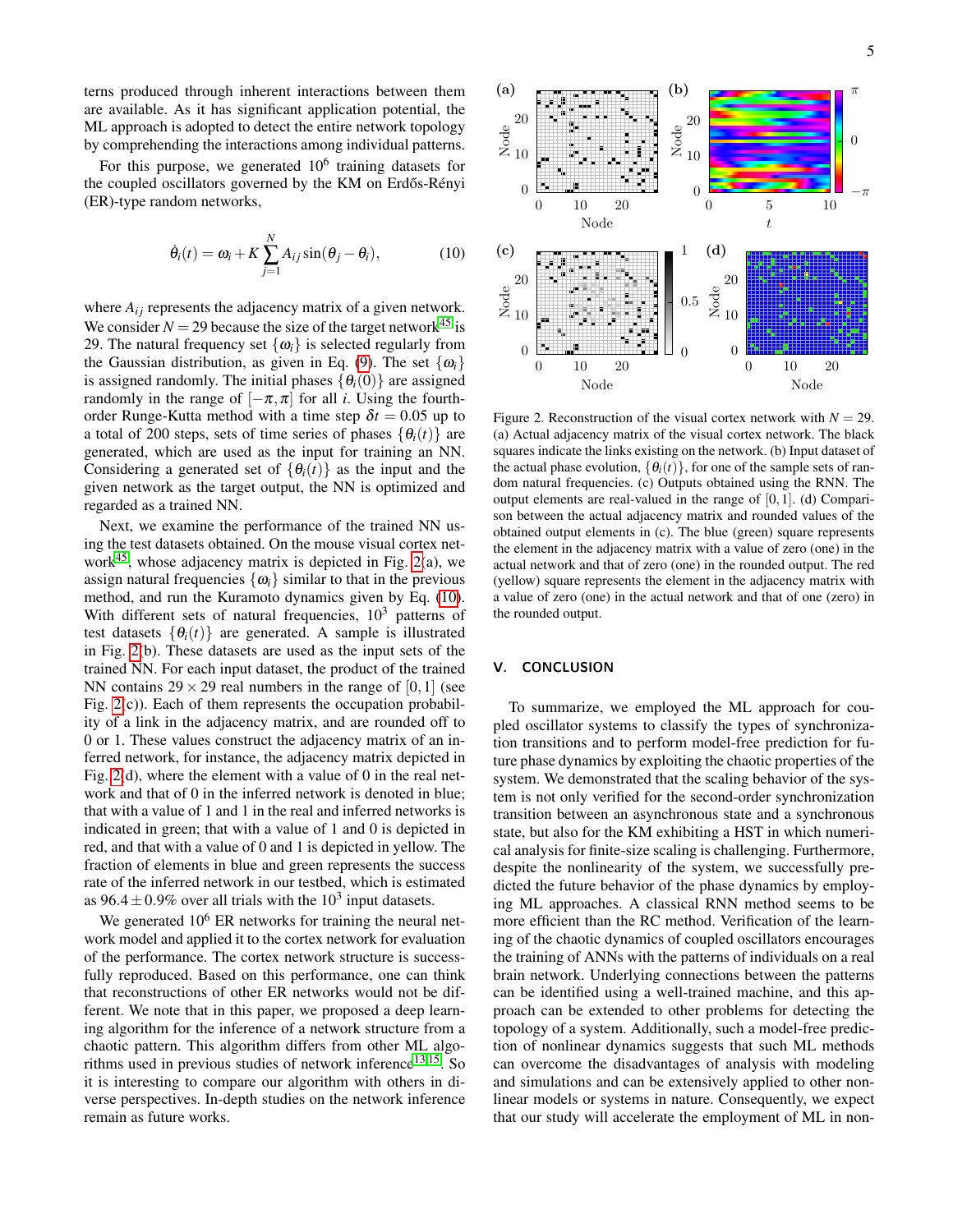linear/chaotic systems with multiple elements.

# ACKNOWLEDGMENTS

This work was supported by the National Research Foundation of Korea by Grant No. NRF-2014R1A3A2069005 and KENTECH Research Grant (KRG2021-01-007).

Data availability: The code is available to the public at https://github.com/ckj0721/MLKM.

# Appendix A: Comparison of the efficiencies to forecast phase evolutions by several ML algorithms

Recently, time-series data have been produced abundantly from social and natural systems and are easily accessible. Some examples of time-series data are the daily closing stock prices, daily highest temperatures, and heights of ocean tides. These time-series data are analyzed by extracting meaningful statistics using the auto-correlation function between two different times, enabling the prediction of future dynamical behavior. Such data are produced by many elements through nonlinear and complex interactions, whose patterns may be chaotic. One such example is the dataset of the evolving phases of Kuramoto oscillators in an asynchronized state. In such cases, the extraction of a hidden pattern from the time-series data can rarely be achieved using traditional approaches. However, recently, a RC method of ML approaches has been applied to the ergodic time-series data of the Rössler system, Lorenz system, and spatiotem-porally chaotic Kuramoto-Sivanshinsky equation<sup>[4](#page-6-2)</sup>. ML can replicate chaotic attractors and calculate Lyapunov exponents from data<sup>[7](#page-6-24)</sup>. The chaotic pattern obtained using the RC method is similar to that directly obtained from each system. Here, we apply diverse ML algorithms to the Kuramoto model in an asynchronized state and obtain the future time-evolution patterns of the phases, and aim to compare the accuracies of the ML algorithms. We use FCN, CNN, and RNN methods to predict the Kuramoto system.

As an input for this study, a time series of phase  $\theta_i(t)$  is generated for each oscillator. We implement the fourth-order Runge-Kutta method with a discrete time step  $\delta t = 0.005$  up to a total of  $1.95 \times 10^5$  time steps for generating these datasets. To examine the predictability of the behaviors of all oscillators, for RC, we assume  $8 \times 10^4$  steps of  $\{\cos \theta_i(t), \sin \theta_i(t)\}$ as the washout period and the subsequent  $10<sup>5</sup>$  steps as training data to produce phases for the last  $10<sup>4</sup>$  time steps by feeding the output data back to the reservoir. For other models, considering  $1.8 \times 10^5$  steps for training datasets, the subsequent  $10^4$ time steps of phases are produced as an output by the NN for comparison with the exact dynamics of  $\theta_i(t)$ . A detailed description of these methods is illustrated in Fig. [3.](#page-5-0) For RC, we set the time length  $L = 1$  to predict the future phase dynamics, while  $L = 200$  is given as the input of the other models.

Fig. [4](#page-5-1) depicts the prediction for phase dynamics using the four ML models. As illustrated in Figs. [4](#page-5-1) (b)–(e), all types of



<span id="page-5-0"></span>Figure 3. Schematic of learning processes by NNs for prediction of phase evolution. Using the feedback process for a given length of the time window, *L*, the inputs for all models are determined from the phase evolution data  $\{\theta_i(t)\}\$ for all oscillators.



<span id="page-5-1"></span>Figure 4. Prediction for the phase dynamics of the Kuramoto oscillators using four ML methods: (a) Evolution of  $\{\theta_i(t)\}\)$ . (b)–(e) Difference between the actual data and predicted solution obtained using (b) RC, (c) classical RNN, (d) CNN, and (e) FCN.

NNs produce accurate phase dynamics data up to time  $t = 10$ (2000 time steps). Thus, although the Kuramoto model defined in Eq. [\(7\)](#page-2-2) exhibits nonlinearity and chaotic behavior for oscillators, ML approaches can be applied to learn the behavior of the phase dynamics and predict future dynamic patterns. In particular, the classical RNN method is the most beneficial among the four methods.

The Kuramoto equation can be transformed into  $\dot{s}_i = \omega_i c_i +$  $c_i \sum_j (s_i c_j - c_i s_j)$ , where  $s_i$  and  $c_i$  denote  $\sin \theta_i$  and  $\cos \theta_i$ , respectively. This has the form of  $s_i(t) = F(s_i(t-1), s_i(t-1))$  $2)$ ,....,  $c_i(t-1)$ ,  $c_i(t-2)$ ,....). Since feedback connections in RNNs are appropriate for predicting the future behavior of such nonlinear dynamical form of system, we can expect that it works well for not only nonlinear AR (autoregressive) model, but also for other RNN-based architectures such as